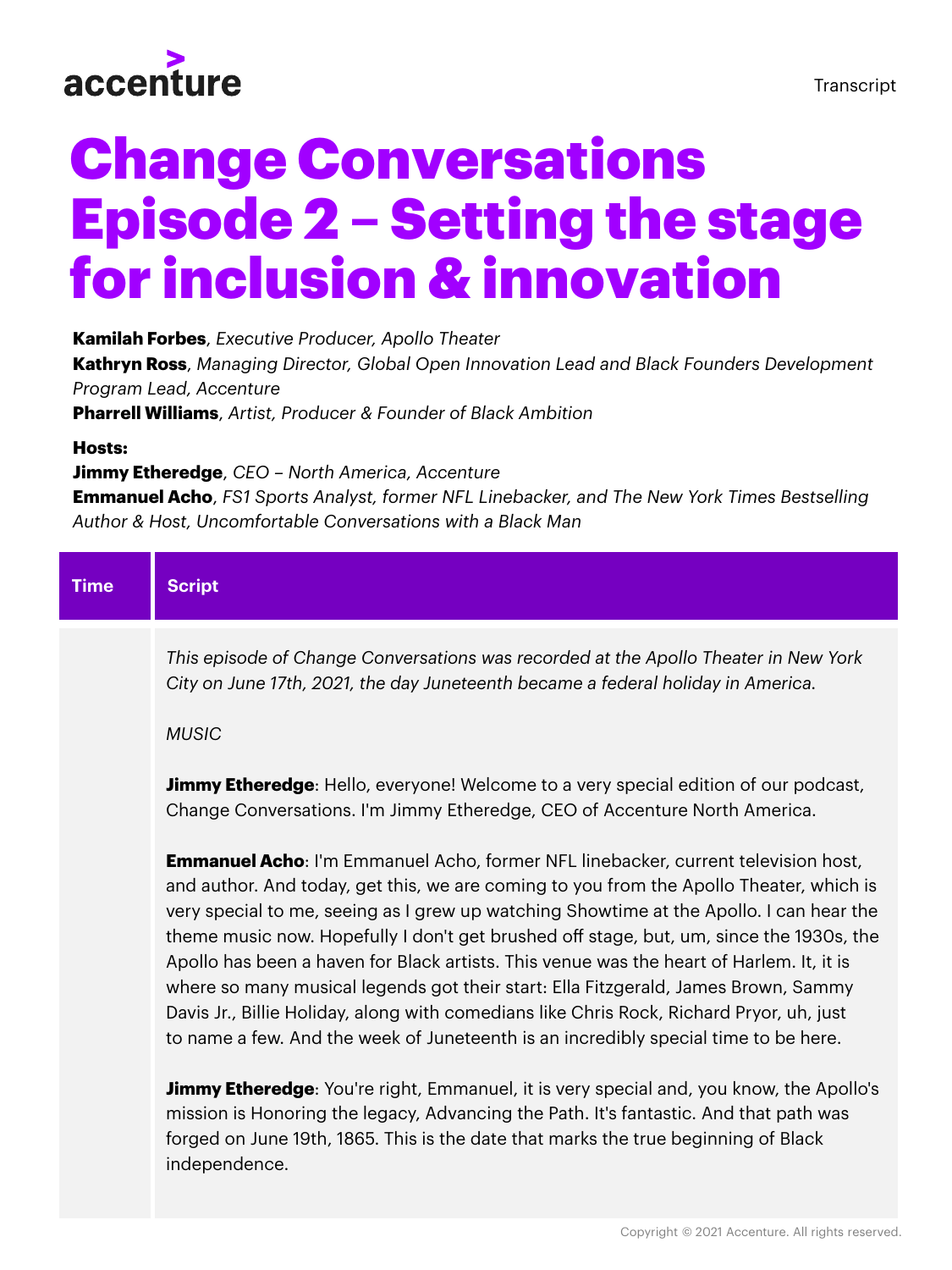

**Emmanuel Acho**: Yeah, and to this day, economic freedom, the very promise of entrepreneurship that still remains one of the most elusive goals for Black people, and Latinx people, and all members of those communities. And that's why on this special episode of Change Conversations, we're focusing on systemic barriers to success that Black and Latinx entrepreneurs, creatives, and founders continue to face, and what needs to be done to finally remove those barriers. Now, to talk about these very big issues, we have some very big and important names, incredibly impressive guests joining us.

**Jimmy Etheredge**: Yes, Pharrell Williams, Grammy award-winning producer, designer, and founder of Black Ambition, a non-profit that provides a bridge to success for Black and Latinx entrepreneurs. Kamilah Forbes, who is the Executive Producer of the Apollo Theater, and the director of HBO's Between the World and Me, which explores the emotion, symbolism, and realities that come from being Black in the United States. And of course, our own Kathy Ross, who's the Global Open Innovation Program Lead for Accenture Ventures, and also leads Accenture's Black Founders Global Development Program. It is so great to have all of you here with us in the virtual Apollo.

**Emmanuel Acho:** It definitely is. I can't wait to have this conversation. Pharrell, I gotta start with you. Let's start with your foundation, Black Ambition, a name you chose to embody its goal. The foundation aims to close the opportunity and wealth gaps in entrepreneurship. Why is entrepreneurship the mechanism to do that?

**Pharrell Williams**: First of all, thanks for having me. Our group just thought about the disparities in our country for African Americans, African diaspora, Latinx. Those disparities are disproportionate access to healthcare, disproportionate access to education, and also legislation. And so, the reason why we don't necessarily have a voice, or allowed enough voice, not only in this country but around the world, is because we don't own enough, you know? And even when we don't own enough businesses, or not founders or, or owners of our businesses, we don't have enough, uh, position, position stake in senior leadership. And so, for us, we thought, "Well, why don't we launch a prize in partnership with, historically Black colleges and universities," which is the most fertile grounds to launch a search. I mean, some of the most amazing, most, productive and, some of the biggest contributors to popular culture have been the product of HBCUs, and those schools don't get enough light.

And so, we felt like if we're gonna do this partnership, let's do it in the most fertile ground in America. And, the thing is it's not just the prize like there's 1,700 entrants,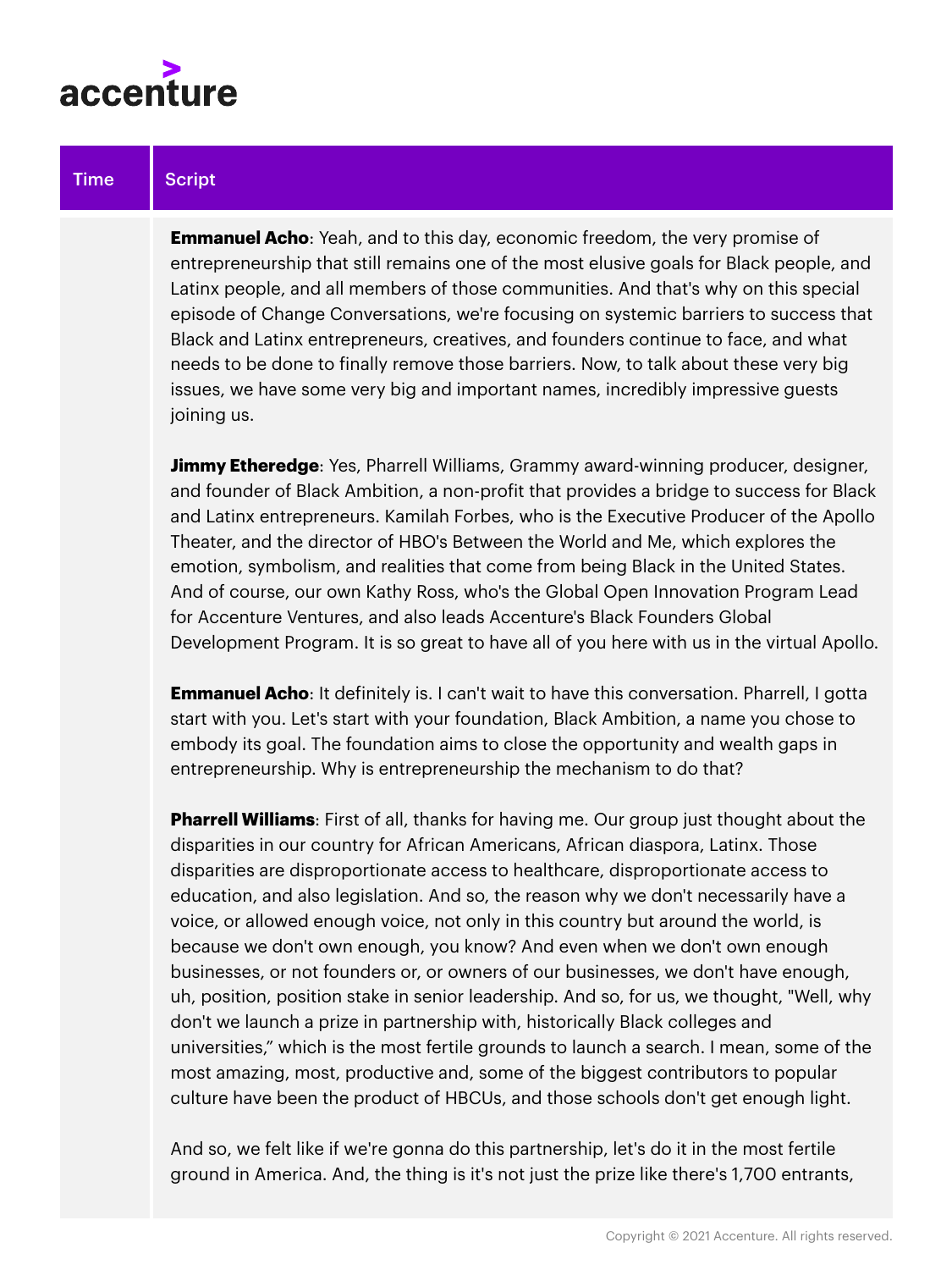

| <b>Time</b> | <b>Script</b>                                                                                                                                                                                                                                                                                                                                                                                                                                                                                                                                                                                                                                                                                                                                                                                                                                                                                                                                                       |
|-------------|---------------------------------------------------------------------------------------------------------------------------------------------------------------------------------------------------------------------------------------------------------------------------------------------------------------------------------------------------------------------------------------------------------------------------------------------------------------------------------------------------------------------------------------------------------------------------------------------------------------------------------------------------------------------------------------------------------------------------------------------------------------------------------------------------------------------------------------------------------------------------------------------------------------------------------------------------------------------|
|             | and that 250 people that were chosen to compete. But 36 entrepreneurs will<br>actually get their ideas funded. And, if you ask, you know, the less than 3% private<br>equity and VC founders who happen to be people of color, or humans of color, right,<br>they'll tell you that their biggest hurdle wasn't the capital, which is really hard to get,<br>but their biggest hurdle was mentorship. It was actually Ron Conway at SV Angel.                                                                                                                                                                                                                                                                                                                                                                                                                                                                                                                        |
| 5:00        | <b>Pharrell Williams:</b> You know, him on his birthday, he was the guy that I gave this, I<br>presented this idea in this sort of challenge to, and he was the first one to put money<br>in and to make some of the biggest calls - one of which was Bridgespan. An African<br>American woman by the name of Willa Selden who's an actual partner at Bridgespan,<br>she jumped right in. She is one of the most amazing architects that I've ever met in my<br>life. I mean, it's not bricks that she builds with but it's these concepts and<br>comprehensive components to the program. It's a game changer and I'm grateful for<br>this opportunity to talk about it. But it's really important that we have more of a say,<br>out there in the business sector. We need it, and we deserve it, right? America wants<br>to be more equitable, and they may not know. We have to show them the way and we<br>have to create programs to sort of lead by example. |
|             | <b>Emmanuel Acho:</b> I love that. Amazing stuff. And you've talked about mentorship. Uh,<br>we'll get to that a little bit later. Jimmy?                                                                                                                                                                                                                                                                                                                                                                                                                                                                                                                                                                                                                                                                                                                                                                                                                           |

**Jimmy Etheredge**: Well, I got a question for Kamilah. So, the Apollo Theater, I mean, obviously, an amazing example of Black ambition. And you've got a platform for Black and Latinx creators. And how do you balance that with also having a venue that is an inclusive place for all types of audiences to come and enjoy?

**Kamilah Forbes**: One, I think we, we recognize we've always been a venue over the last 87 years of our history, that has centered and been a celebrant for Black voices and Black culture. Which, in turn, has been one of the greatest contributors of American culture and local culture. We became a nonprofit in 1991. That being said, really allowed us to truly dig ourselves into being a mission-driven organization. And, therefore, by being a mission-driven organization, we also recognize that amongst the landscape of performing arts centers, we hold the moniker of a mission of uplifting Black and African diasporic voices very dearly, because there's very few performing arts institutions in this country in which that is their sole and primary mission. And, again, like I mentioned as being such a great contributor to global culture, you know, it's important that we make great investments in people and those artists who are creating not only the culture of today, but more importantly, the culture of tomorrow, so that we have equal representation on all stages across the country.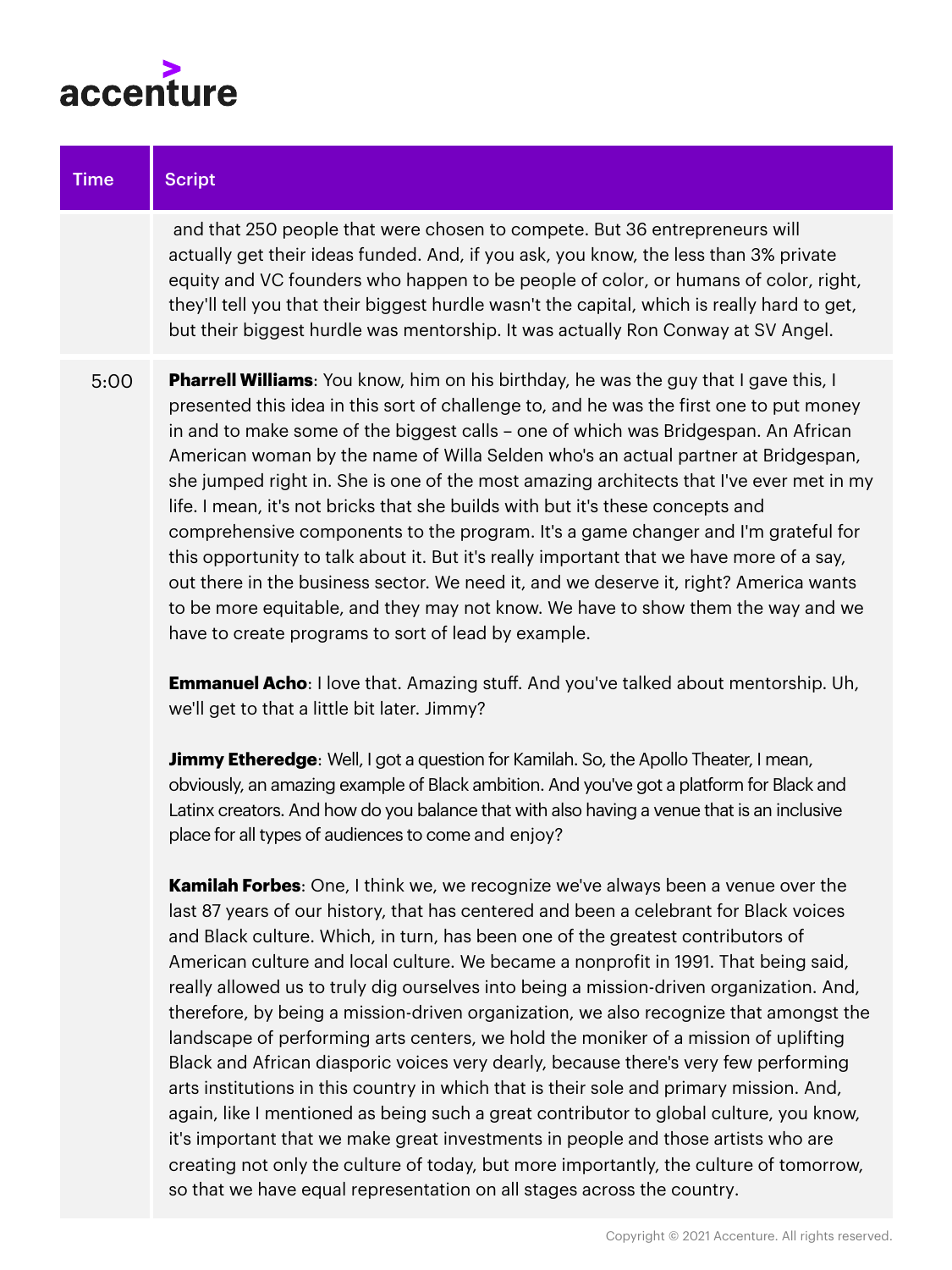

**Jimmy Etheredge**: Thanks, Kamilah. Easy to see why this is so important to our Black community.

**Emmanuel Acho:** Absolutely. Now, Kathy, you've been with Accenture for 26 years, but last year you started a new role. I have to read it, then you'll see why. Global Open Innovation Lead and Black Founders Development Program Lead has to be one of the longest titles in America, but incredibly well-deserving. Big goals you have, what are they?

**Kathy Ross**: It encompasses, I think, everything that everyone just stated. You know, Pharrell said fertile ground. There is fertile ground, in terms of the diversity of innovation that has been created across North America, and truly across the globe. And in the past, that ground was not fostered. It wasn't, sought after. It was very much relegated to the coasts in terms of where the VC and the capital funding was going. And, I truly believe, that entrepreneurship is really about the art of creation and I use those two terms very, very deliberately. It is an art. It is not something that's for the faint of heart, and it's something that someone has to be very passionate about to do because it is not easy. And so, when you are a Black entrepreneur or a Latinx entrepreneur and the road is that much harder because you don't have the access. That's really our goal, is how do we create that access, that visibility to level that playing field? And I think that, you know, at the same point in time, we recognize that handing over a check is not enough. It really does encompass, how do you provide the services, the guidance necessary to really help that founder get to that next step. And so that when they do get that check, they're using it as wisely as possible to drive their business forward.

**Jimmy Etheredge**: Kathy, you heard Pharrell talk about some of the real challenges around access to capital, about mentorship and being in a community where you've got support for what you're trying to do. When you look at the Black Founders Development Program, what have you seen the, as the biggest obstacle and how have you seen us try to help entrepreneurs be successful?

**Kathy Ross**: First and foremost, there is a journey that a founder needs to go through. And the ideation process at the beginning of that journey – friends and family funding, which is how usually most ideas get started. And it's a different community and they have a different level of wealth, so even getting started is difficult. And then when you get into the standard process, having the access to the resources, whether it's VC angel investing and otherwise is key.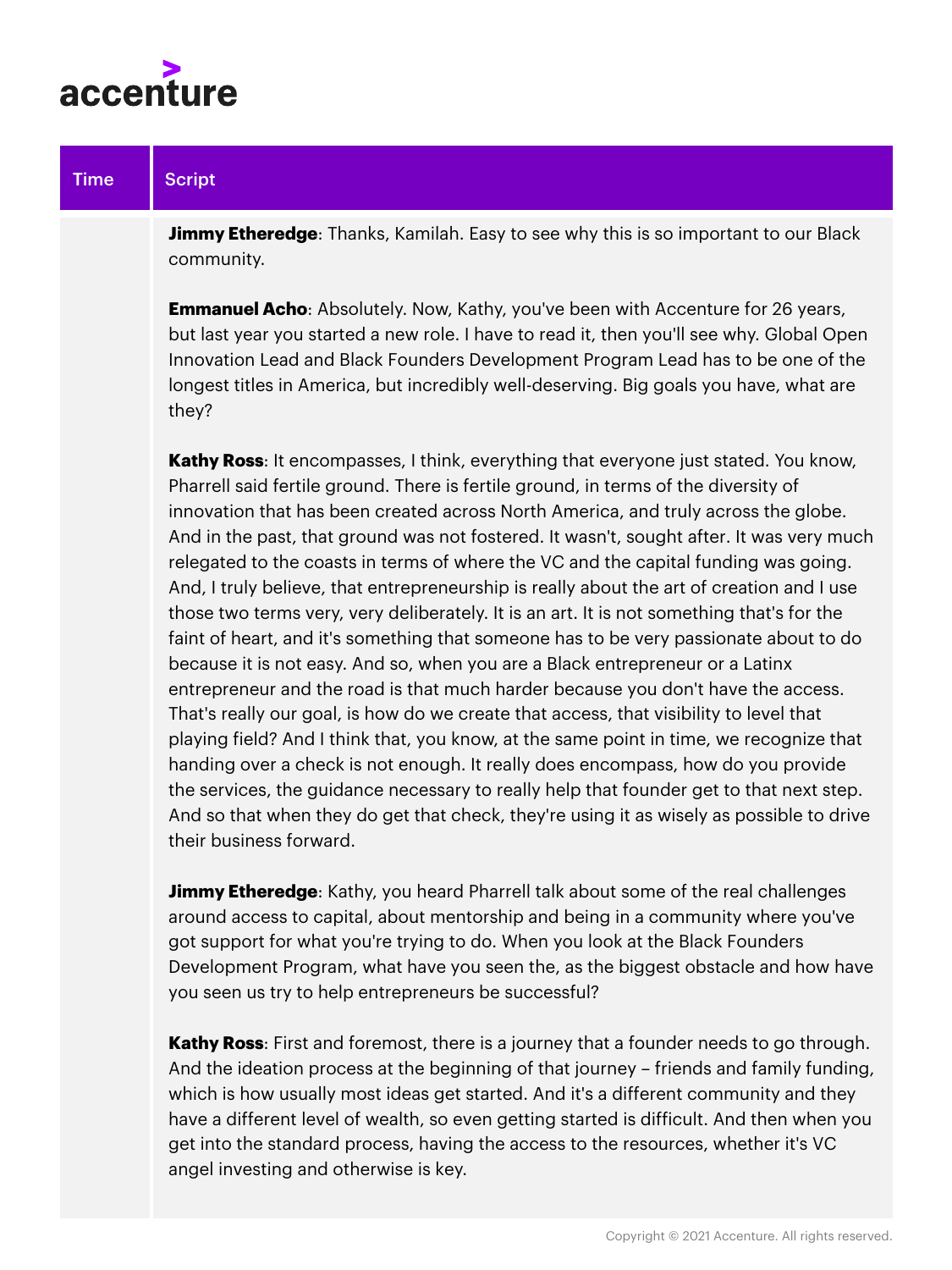

your mentor along the way?

| Time  | <b>Script</b>                                                                                                                                                                                                                                                                                                                                                                                                                                                                                                                                                                                                                                                                                                            |
|-------|--------------------------------------------------------------------------------------------------------------------------------------------------------------------------------------------------------------------------------------------------------------------------------------------------------------------------------------------------------------------------------------------------------------------------------------------------------------------------------------------------------------------------------------------------------------------------------------------------------------------------------------------------------------------------------------------------------------------------|
| 10:00 | <b>Kathy Ross:</b> But the knowledge of how to actually navigate that process, the<br>knowledge of how to get loans from the banks is, something that we also need to look<br>at. So, I would say the biggest obstacle, first and foremost, it's a community like myself,<br>where we have our eyes open, we are looking, once again, I'm gonna use that word,<br>the fertile ground, and go into where the founders are, and making sure that we are<br>number one, helping to educate them. But number two, opening our own eyes to the<br>opportunities that they provide to us. So that access, I think, is definitely, still an<br>obstacle out there. I think we're at the starting gates, but we're a ways to go. |
|       | <b>Emmanuel Acho:</b> I love that. Let's circle back now to Pharrell. A word you used, a word<br>Katherine you used, mentorship. We all know that mentorship, sponsorship, they're<br>critical to success. Black and Latinx entrepreneurs, they don't get enough help, not<br>enough people are stepping up to the plate to becoming mentors. Pharrell, I'm a fan of                                                                                                                                                                                                                                                                                                                                                     |

**Pharrell Williams**: I've had many mentors. In fact, I would count, my teachers in school as being a part of my constellation. You know, when I look over my shoulder, I know the way that I got here, there was a lot of stars in my life. A lot of very bright lights who enlightened me on which direction to continue to go, even when they didn't know I was gonna become a musician. It began with my educators. But mentorship, as you've highlighted again, is super important. It really is. I was just asked this question the other day. You know, who are you, uninterrupted? And that's a very real question for people of color, minorities, in this country, because we've always been interrupted.

yours, musically, occupationally, your mind, everything that you've created. Who was

Not just Tulsa, Oklahoma, but we've always systemically been interrupted. If you think about the policy of how we were treated when we went to go get loans, our money was just as green as anybody else's, but we were getting red-lined. If you just think about, like when we go to apply for a job, or when we're doing well at a job, someone else is getting paid differently than we are. And then when you count our sisters, and what's happened to our sisters as well, you know, the gravity is twice as much.

So that mentorship is very important because this is even before you even have a like a great idea, right? You might not have the business acumen, and you're gonna need that. But even before you have a great idea, we need that mentorship just for how to survive in a nation that we know you love us, and you know we love you, but the programs and the system has to begin to reflect that. And mentorship is where that starts.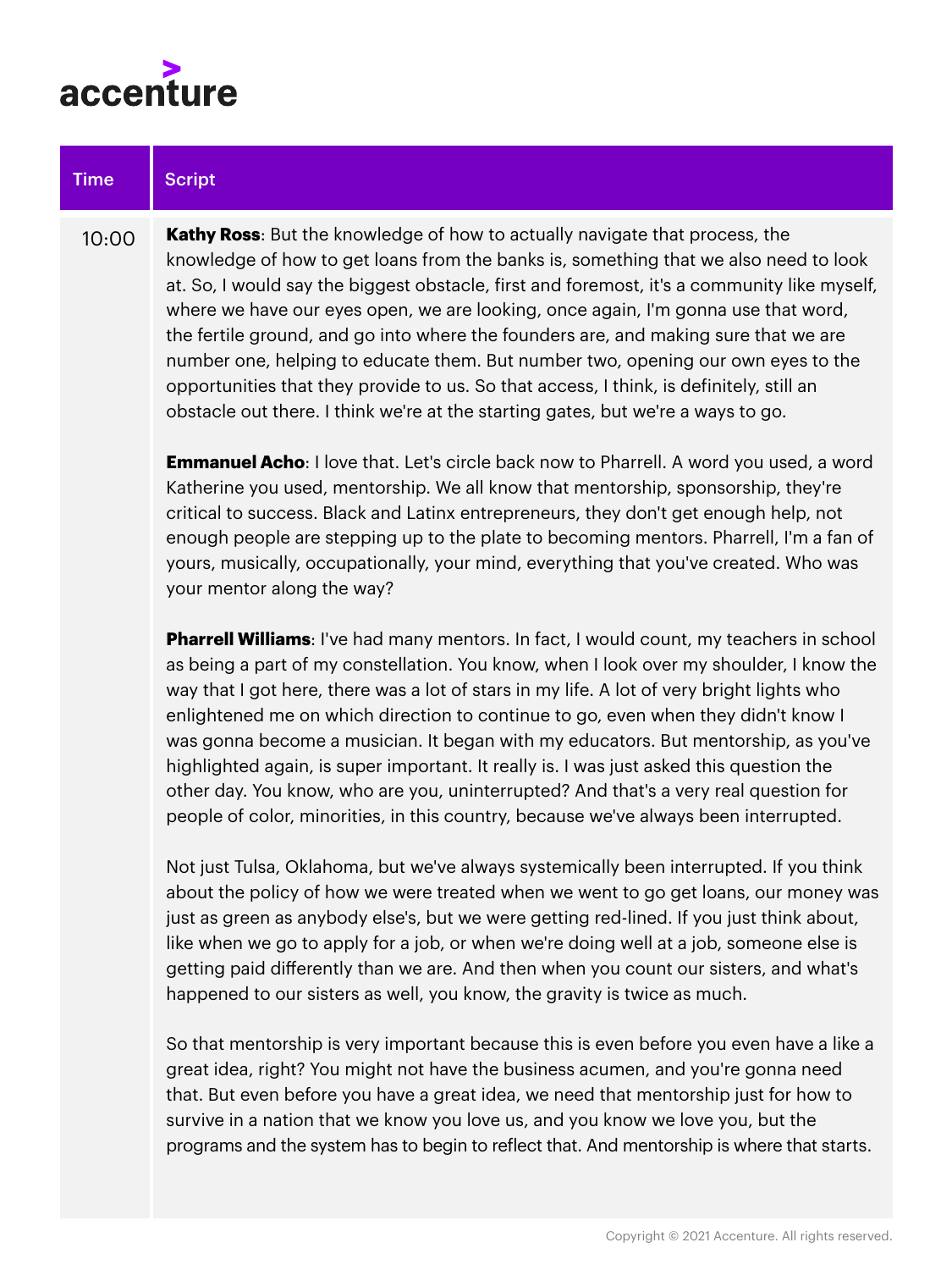

**Pharrell Williams**: You know, this is a really amazing day, right? This is Juneteenth. We have a Juneteenth pledge and you know, that's where these things start. Just recognizing us and acknowledging the things that matter to us just as much as it should matter to you. Juneteenth is now a federal holiday, and it should have always been that, right, because if we're gonna say that word, we're gonna use that word, liberty, in our pledge, man, you got to really mean it, right? Like, you can't just use the word liberty and not really want to be free because if I am not free, then you are not free.

And listen, I love Independence Day. My ancestors fought in that war. They might not have been free, but neither were our white brothers' wives. They weren't free either. They couldn't vote. You know, only our white brothers were free and we, and my ancestors and DNA fought for that, right? Yeah, but listen, who doesn't like a cookout? We love the red white and blue, it's amazing. But this Juneteenth, this is another, another amazing holiday. We shouldn't be scared of our past. We learn from our past so we don't repeat it in the future.

**Emmanuel Acho**: I love it, I love it, I love it. Kamilah, bringing it back to mentorship, because Pharrell said a lot. We're going to unpack a lot of what he said a little bit later, but how has mentorship shaped you?

**Kamilah Forbes**: It is the reason why I'm even sitting here with you all today. When I made the decision to become an artist, my parents were terrified. And as a teenager I thought it was, "Oh my goodness it's only because you guys don't get me. You guys don't get what I'm doing. Y'all aren't cool. I'm cool." But really, they were terrified because they did not know, and my parents were immigrants to this country, how to describe or prescribe or guide me in this path. Because quite frankly, being an artist is very much like a startup business and entrepreneurship. You have to make the road while walking.

And in order to make the road while walking, you know, guidance is critical. Um, so the reason why I'm, I'm even here and even have any semblance of a career is because of mentors in my life. Those were teachers, those were professors, those were folks who I worked for very early on in my career, who really told me left from right based on their own lived experience and learned experience. People who were willing to open doors, um, for me. And, therefore I do think it's my responsibility to make sure that I'm opening doors also for others.

15:00 **Kamilah Forbes**: We at the Apollo, a big part of our mission is mentorship and building,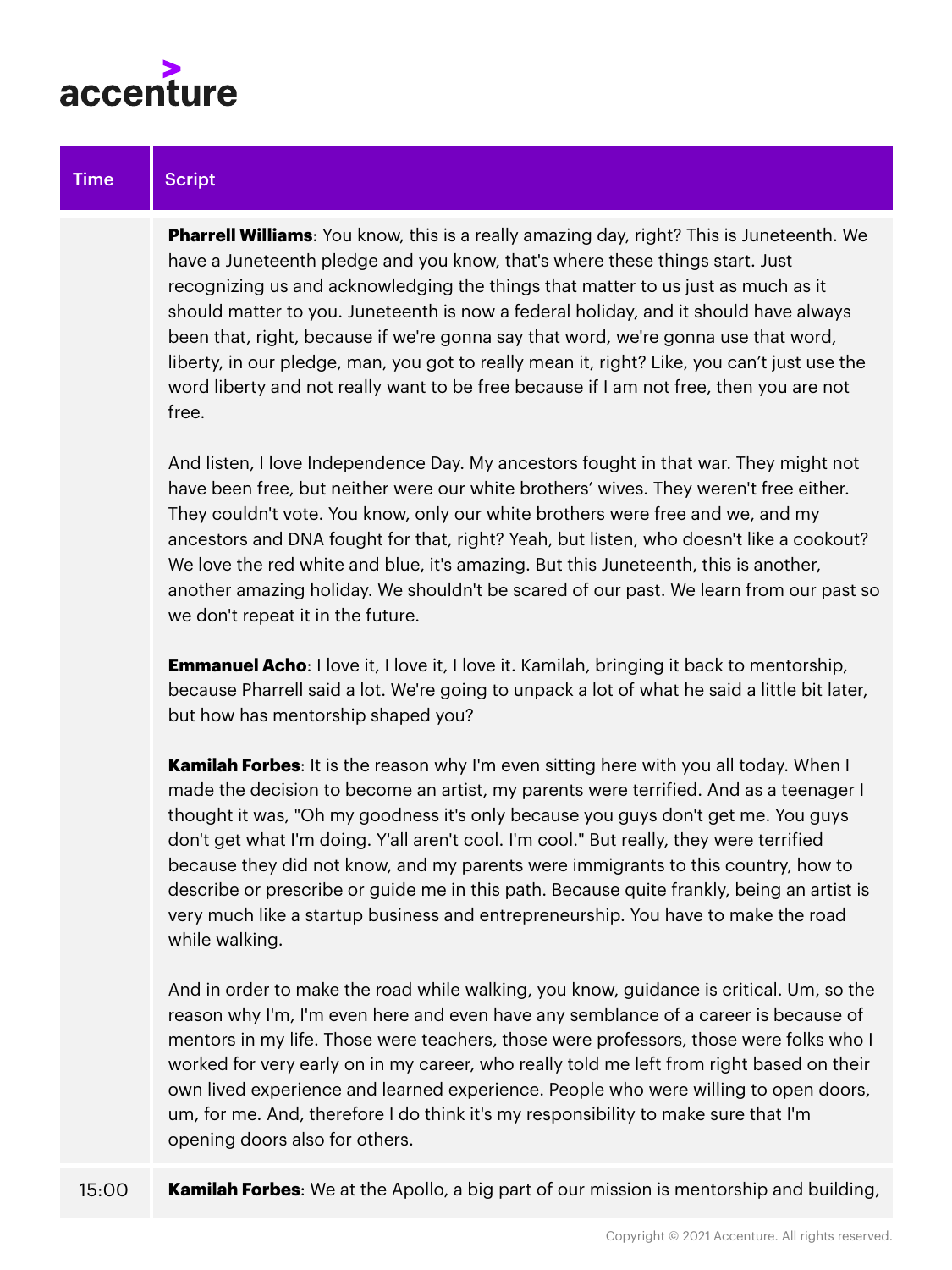

creating opportunities for not just the next artist, but quite frankly, the next art leaders… who are those folks who are gonna be running cultural institutions, who are gonna be managing artists, who are gonna be building the stages for culture to be built, for culture to breathe, for culture to live on. So, we're creating, you know, the next leaders, artistic and cultural and creative leaders of tomorrow through our arts and education program.

**Emmanuel Acho**: That is amazing. I often hear each one, reach one, and it sounds like that's fundamental philosophy that you live by, so I love that. Kathy, have you had a mentor that changed the course of your career?

**Kathy Ross**: Oh, absolutely, uh, and I think I agree with everyone. I've had mentors throughout my career. At the moment I would say founders are actually my mentors. I'm learning more from them, in terms of, what they need and, who I need to be in order to be able to serve them. Truly when you find that connection, that person who sees you, understands you, and actually provides that insight, that reframes how you think about yourself, for me, it was career-changing. It was life-changing. It allowed me or enabled me to take hold of what I have today.

**Jimmy Etheredge**: Pharrell, I appreciate your call to action to corporations. There's a lot of business leaders that will be watching this, listen to this podcast. What do you think that they can do to help these entrepreneurs more?

**Pharrell Williams**: I think it all boils down to mentorship. And then in terms of like, some of the CEOs and some of these people in C-Suite positions, who, you know, are in a position to actually, make some decisions, I think, empathy is really important. And you got to have empathy, right, because if you don't have empathy, then you, you don't understand your consumer base. And if you don't understand your consumer base, then your business is doomed. That's what a lot of companies came to realize during the pandemic. Like, if you're not in touch with them and you can't relate to some of the company's policies, then they check out. They go to a competitor or they start their own businesses.

**Jimmy Etheredge**: That ties in, Emmanuel, with a lot of what we talked about these Change Conversations making sure that you understand who your brother is, be able to talk about their lived experiences. And I think it's a fantastic example of how this podcast can help people do that.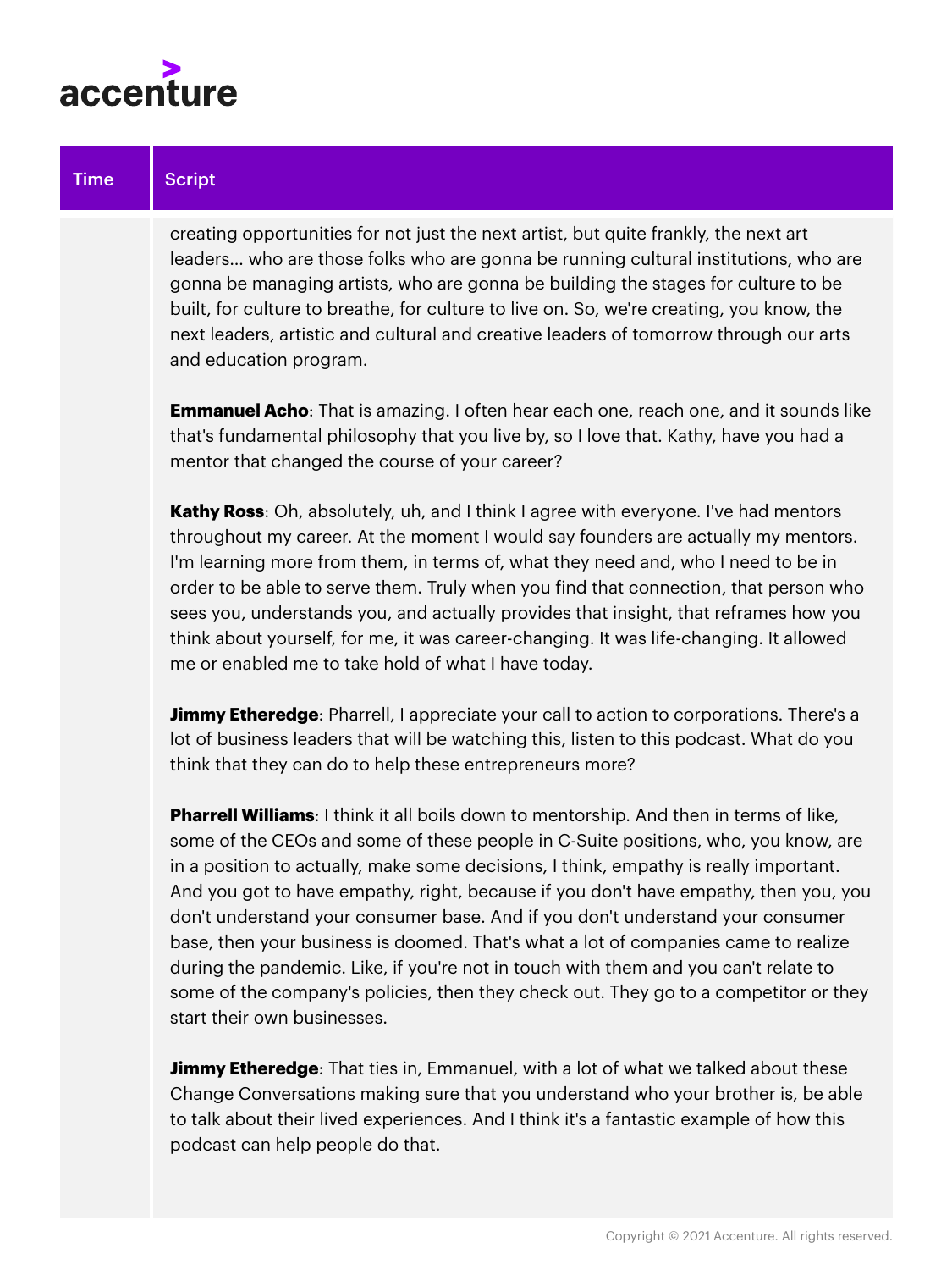

**Emmanuel Acho**: Yeah, I think Pharrell hits the nail on the head. We have to do a better job also though, of understanding the difference between sympathy and empathy, you know? I believe that sympathy, I feel sorry for you. Empathy, I feel sorry with you. Sympathy, I hurt for you. Empathy, I hurt with you. Corporations, they feel sorry for, but they don't necessarily feel sorry with. They don't necessarily understand how to truly emote with those who are suffering.

**Pharrell Williams**: It's a crazy time. And we need empathy more than we've ever had it... You know what, you guys? We need critical race theory. We, we really do. I'm not one of those people on the front line going like, "We need it, need it, need it." I'm just telling you in a conversation like this is that -- it's because the lack of education. People just don't know. The first commodity that was ever traded on Wall Street? It was enslaved people. Right? And they had, you know what they had to stand against? The wall. They need to know that. These things need to be taught. And, once they hear that, once they have the real true social studies of America, right. Like, "Let's be social and let's study our history together," right? Once we do that, then we can get rid of like some, some of these really serious current blind spots. That's just my opinion.

**Emmanuel Acho:** That's deep stuff, that's heavy stuff. We talk about barriers a lot. Kathy, tell me the difference, in your opinion, between a barrier and a systemic barrier.

**Kathy Ross**: If I give an analogy of barriers, it's a gate, it has a lock on it, right? Someone can lock it, someone can unlock it, someone can determine who has the passcode to get in. A systemic barrier is something that's foundational, it's deep-rooted. For certain people to get in, you literally have to dig up the roots, which is a much longer process. You know, ultimately, I think that from a capital perspective, in some cases there are barriers, in some cases there are systemic barriers. On the one hand, VCs going outside of the coasts, looking at different pipelines to bring in, minority, underrepresented founders, Black, Latinx, and others, that's the barrier, that's a gate. You've unlocked the gate, you've, you've opened it up.

A systemic barrier goes to what you were just speaking about, that lived experience, not having someone who can actually understand the problem statement. They have to, you know, to get back, to understand, the risk, the reward, the opportunity. You know, those are things that require more effort, more work. Also require, someone on that team who can, essentially, truly understand and, and derive value from that.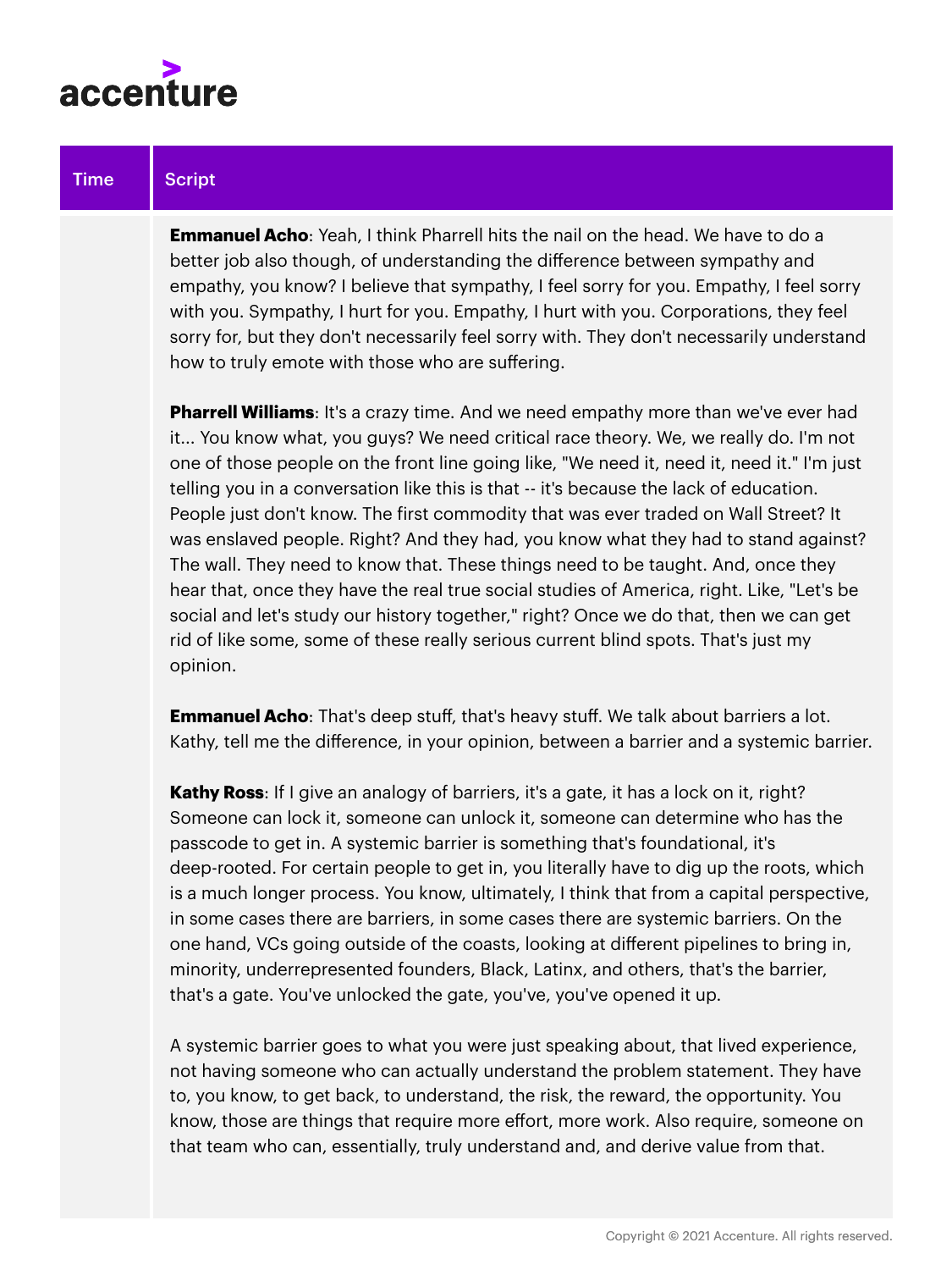

| <b>Time</b> | <b>Script</b>                                                                                                                                                                                                                                                                                                                                                                                                                                                                                                                                                                                                                                                                                                                                                                                                                                                                                                                                                                                                                                                                                                                                                                                                 |
|-------------|---------------------------------------------------------------------------------------------------------------------------------------------------------------------------------------------------------------------------------------------------------------------------------------------------------------------------------------------------------------------------------------------------------------------------------------------------------------------------------------------------------------------------------------------------------------------------------------------------------------------------------------------------------------------------------------------------------------------------------------------------------------------------------------------------------------------------------------------------------------------------------------------------------------------------------------------------------------------------------------------------------------------------------------------------------------------------------------------------------------------------------------------------------------------------------------------------------------|
| 20:00       | Kathy Ross: If I go to systemic barriers, those are the things, you know, that Pharrell<br>spoke about, right? Those are the, not even to get mortgages. Because the systems<br>have been built in a way that takes into account, you know, parameters that bias it<br>against minorities. Those are the systemic ones that require a deeper effort to pull<br>them out of the roots.                                                                                                                                                                                                                                                                                                                                                                                                                                                                                                                                                                                                                                                                                                                                                                                                                         |
|             | <b>Emmanuel Acho:</b> Kamilah, let me ask you the same question. The difference between<br>a systemic barrier and a barrier in your mind or maybe even in your industry.                                                                                                                                                                                                                                                                                                                                                                                                                                                                                                                                                                                                                                                                                                                                                                                                                                                                                                                                                                                                                                      |
|             | Kamilah Forbes: Well, when I think about a systemic barrier, I mean, one of the<br>statistics we were just looking at, in our industry, at least in the live and performing<br>arts, is that when you think about the cultural driver of African Americans really driving<br>and and having such a huge presentation on American culture by getting only across<br>live stages, last year, only 4% of African American representation really appeared.<br>Now, why is that systemic? Well, because leadership, right? There has been a great<br>deal of leadership that will favor more classical forms, in upholding certain classical<br>forms of art, and valuing certain classical forms of art. And when, when we think about<br>universities, and that being sort of the artistic pipeline of university training systems<br>and who are not only allowed but has access and resources to attend those systems.<br>And so, it becomes a much larger problem, although the organic forces of culture<br>prevails, of our significance, where that may not be seen in representation across<br>performing art stages. And that's something I think that many organizations are, are<br>trying to address. |
|             | <b>Emmanuel Acho:</b> Jimmy, I know you wanted to talk about calls to action. Where can<br>we go? What can we do? How can we actually move from here to make sustainable<br>and meaningful change?                                                                                                                                                                                                                                                                                                                                                                                                                                                                                                                                                                                                                                                                                                                                                                                                                                                                                                                                                                                                            |
|             | Jimmy Etheredge: Yeah. So, Kamilah, can we start with you? What's your call to action<br>to this audience out here?                                                                                                                                                                                                                                                                                                                                                                                                                                                                                                                                                                                                                                                                                                                                                                                                                                                                                                                                                                                                                                                                                           |
|             | Kamilah Forbes: You know for this audience, and on this Juneteenth day, my call to<br>action is about supporting Black organizations. Obviously, you know, I represent the                                                                                                                                                                                                                                                                                                                                                                                                                                                                                                                                                                                                                                                                                                                                                                                                                                                                                                                                                                                                                                    |

Apollo. So, a call to action is about the Apollo but more broadly. I think it's truly critical in supporting not only Black institutions that's creating the culture that is ultimately defining the culture of our country. Then that's the biggest call to action I could have on this day, this Juneteenth day.

**Pharrell Williams**: Today was a great day, but you know how it happened. It happened because the right people who represented the citizens of this country pulled together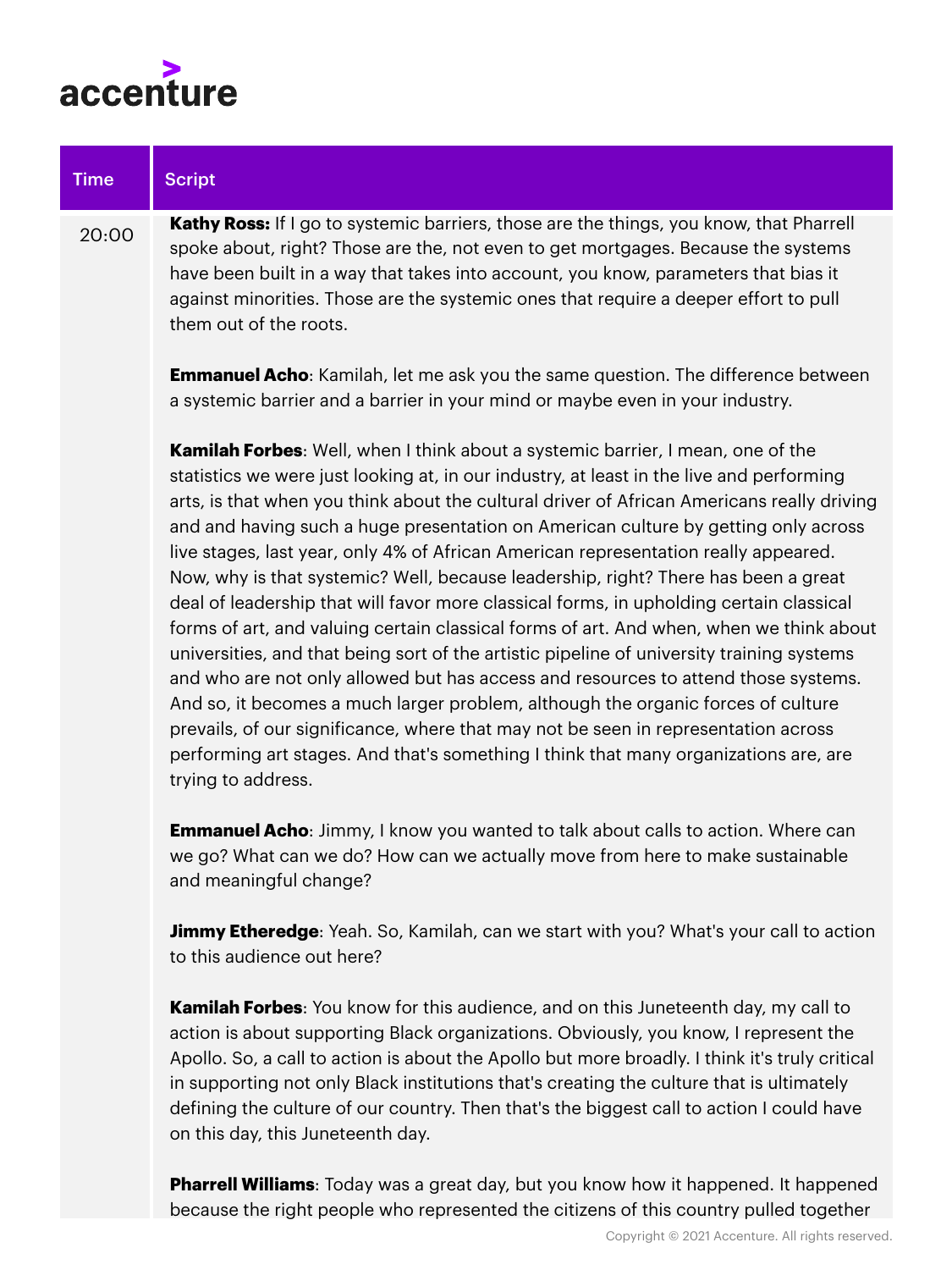

#### Time Script Time Script Time Script Time Script Time Script Time Script Time Scri

and they put their differences aside and we got to this place. If you think about it, we would have never gotten the freedom if we didn't first believe that we deserve it. And if we hadn't mobilized and galvanized ourselves with the help of some of our white brothers and sisters at the time that were part of the abolitionist movement, it would have never happened. So, we need you. It's the only way that we can educate the people who just don't get it. And some people won't get it, right? Some people won't. But, we will persevere, because that was God's intention.

**Jimmy Etheredge**: Yeah. And I agree, and Pharrell. There's, there's a lot of white brothers and sisters out there who have that grace. But there's education, right? There's, there's, a lot of it is just education that makes a difference. Which is why, you know, all of us being on this podcast is so helpful. For people to hear about these things. And I mean, Emmanuel's book is fantastic. I recommend it to everybody I see. As a great way to really start to educate yourself on what's, what's it like to be Black in America.

**Pharrell Williams**: Oh, yeah. Congratulations.

**Emmanuel Acho**: Pharrell, you use a term that I haven't heard other people use often. Now, Jimmy and I have been using it over the course of change conversations, but you also say brothers and sisters when referencing to, to white brothers and white sisters. Why?

**Pharrell Williams**: Well, because we're humans. Right? If we really truly believe, right, we, there word ... The word God is in a lot of our, you know, in our Constitution, it's, it's in our pledges, you know. Those who are like, faith-based, it's in our prayers. Those who are just spiritualist and their like meditations. Like we use that word God a lot, right? So, we're made in God's image. That spirit, God the Spirit.

**Jimmy Etheredge**: As a faith-based person, I totally relate to it, I do. But Kathy, I know you got a call to action and I don't wanna miss out on that.

25:00 **Kathy Ross**: I mean it's poetry. I think everything that everyone has said here today. It took over 400 years for us to get to this point so we can't assume it's gonna be one year or even a couple of years for us to reverse this. I'm hoping it's not 400 to get to that next point. But the call to action, you know, truly is understanding that this is a marathon, it is not a sprint. And that holding up a check is fantastic. Please hold up the checks. Continue to do that for our founders. But your time, your resource, your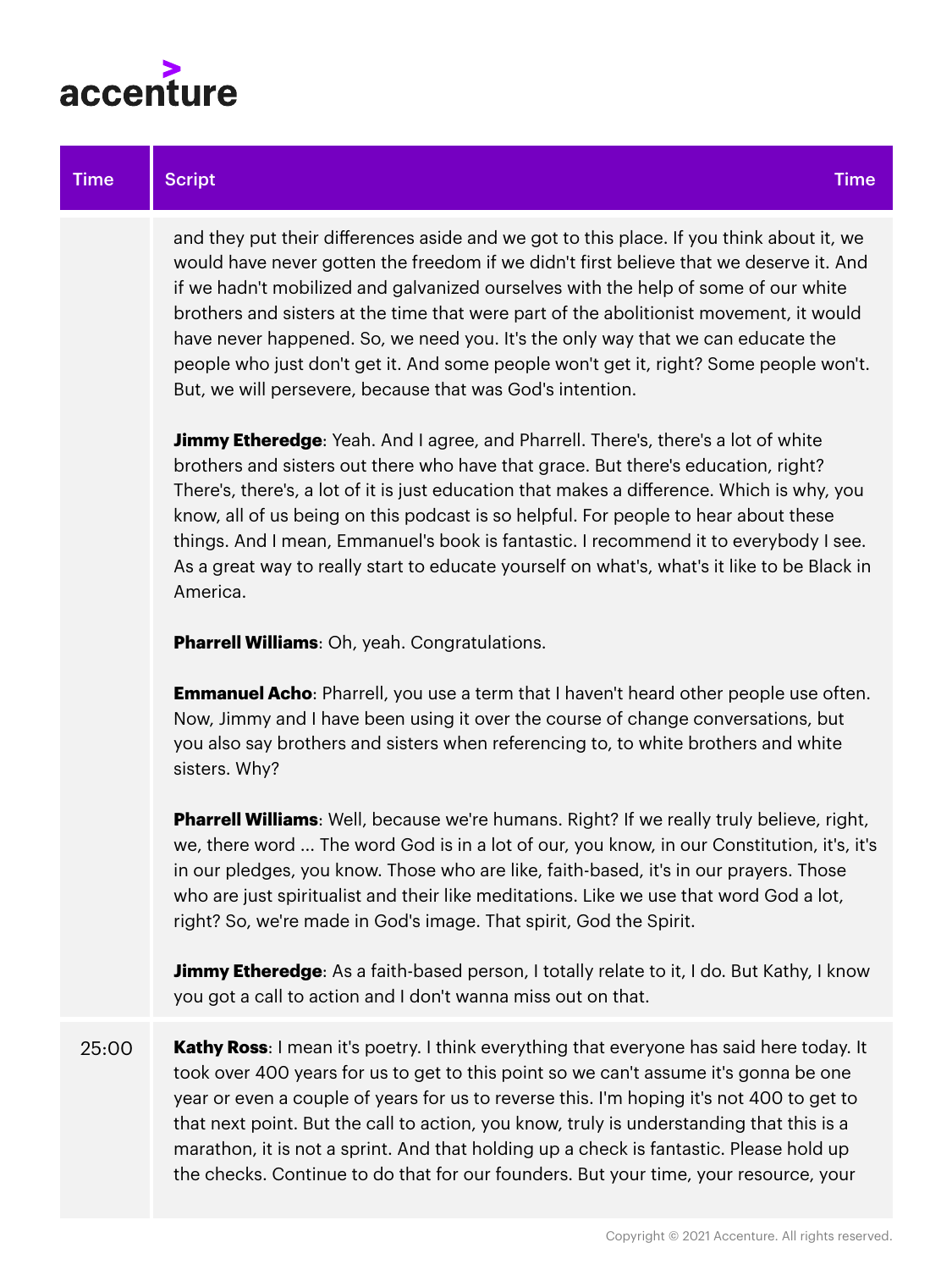

open eyes is truly what they and we need in order to truly change this as a society and as a culture.

**Emmanuel Acho**: Awesome, awesome, awesome. Kamilah, let me go to you. How are you going to measure the success of your initiatives? The success of what you're doing? The success of the changes you're trying to make?

**Kamilah Forbes**: We measure them in a few ways, right? I think it's important to measure on short-term goals. I think success can be measured by numbers. The number of people we reach, the number of students we reach through our education programs. But I also think that one of the biggest things I think about art is that, and, as being an arts institution, is that art creates culture, but also culture informs and changes policy. So, our successes also are not just in the short term with numbers and metrics. Our successes are also in the long term. And it's important to always make that linkage when we think about performing arts, arts and culture, and the work that we do on an everyday basis.

**Emmanuel Acho**: Art influences, culture, and culture influences policy. I get that right?

**Kamilah Forbes**: That's exactly right.

**Emmanuel Acho**: Never heard of that before. That's brilliant, that's brilliant. Pharrell, how are you going to measure the success of everything you got going on, all your initiatives?

**Pharrell Williams**: Seeing more diversity, and diversified success. And I think the minute there's more opportunity for people who look like us, man, this is just, the country's just gotta be better, you know? Why wouldn't we want everyone to be successful, right? Like, we should pull together as a nation and, and want that. And not just see one archetype and society do well or continue to do well. Diversity is a very beautiful thing. Let's support the lesser. Let's support the have-nots. It's so much cooler.

**Emmanuel Acho:** I love that, I love that. Kathy, let me end by asking you how you measure success from your initiatives?

**Kathy Ross**: You keep having me go after the poetry of Pharrell. It's very hard to follow that. I guess, I'll be more personal. I, you know, from a professional standpoint, I'd love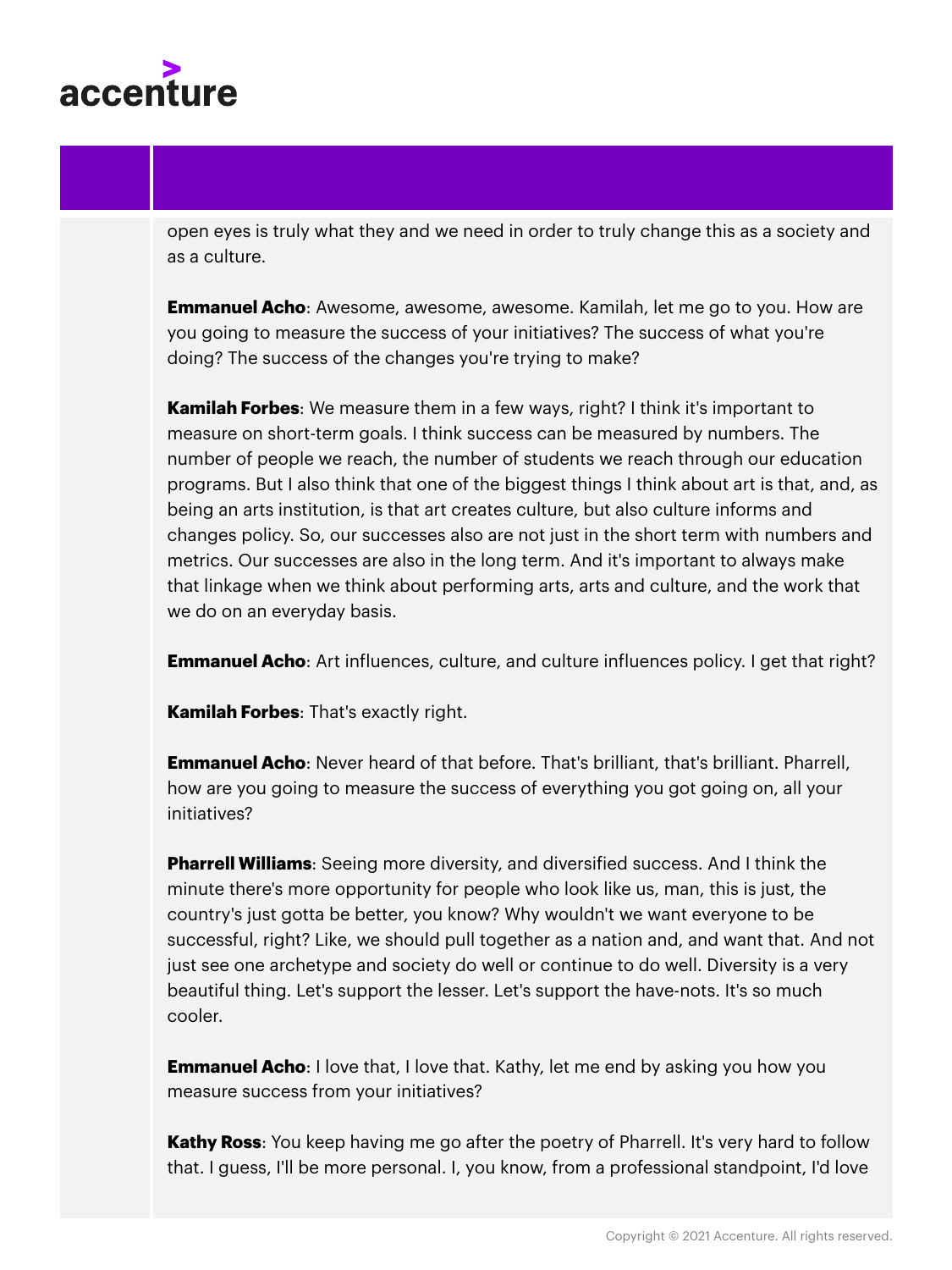

to see more exits. I'd love to see more drive creations. From a personal standpoint, I sit on both sides of this. As an investor from an Accenture standpoint, but my husband's an entrepreneur, my kids are budding entrepreneurs. To have the opportunity to potentially create a world in which they don't have to follow the same rocky road that people have before them, that ultimately, for me, would be success.

**Emmanuel Acho**: That's awesome. Jimmy, a lot have been said, a lot have been shared. What closing thoughts did you have?

**Jimmy Etheredge**: Well, just a very powerful discussion. Starting we talked about Black ambition and the Black Founders Development Program, and the importance of mentorship. As Kathy said, it's just not about writing checks. We've got plenty of companies that can write checks. But it's about really engaging and mentoring. And then to you know, have Kamilah share the Apollo, it's just an amazing story for how creative we can be when we're really are leveraging all of our diverse talents. And, I think, as Pharrell said, it's, it's about abundance, not scarcity.

That's the problem sometimes today is some people wanna make it seem like it's a scarcity thing, but it's not. It's all about abundance. And together, I think the examples that everyone who shared here, you can see how we can make this country but also the world that we live in, you know, better. And for me, it's just really powerful to have the privilege to share the virtual stage here with all of you, on what's a pretty momentous day, frankly.

**Emmanuel Acho**: Yeah. It's, it has truly been awesome, Pharrell, Kamilah, Kathy. Thank you all for joining us on what's been an incredible conversation. Hopefully, a change conversation. Kamilah, when they reboot showtime at the Apollo, I'm submitting my name in the hat to be the host.

**Kamilah Forbes**: There you go.

**Emmanuel Acho**: Next year, I hope we will all be in person. But thank you all.

**Kamilah Forbes**: Thank you.

**Pharrell Williams**: Thanks for having me. Thank you.